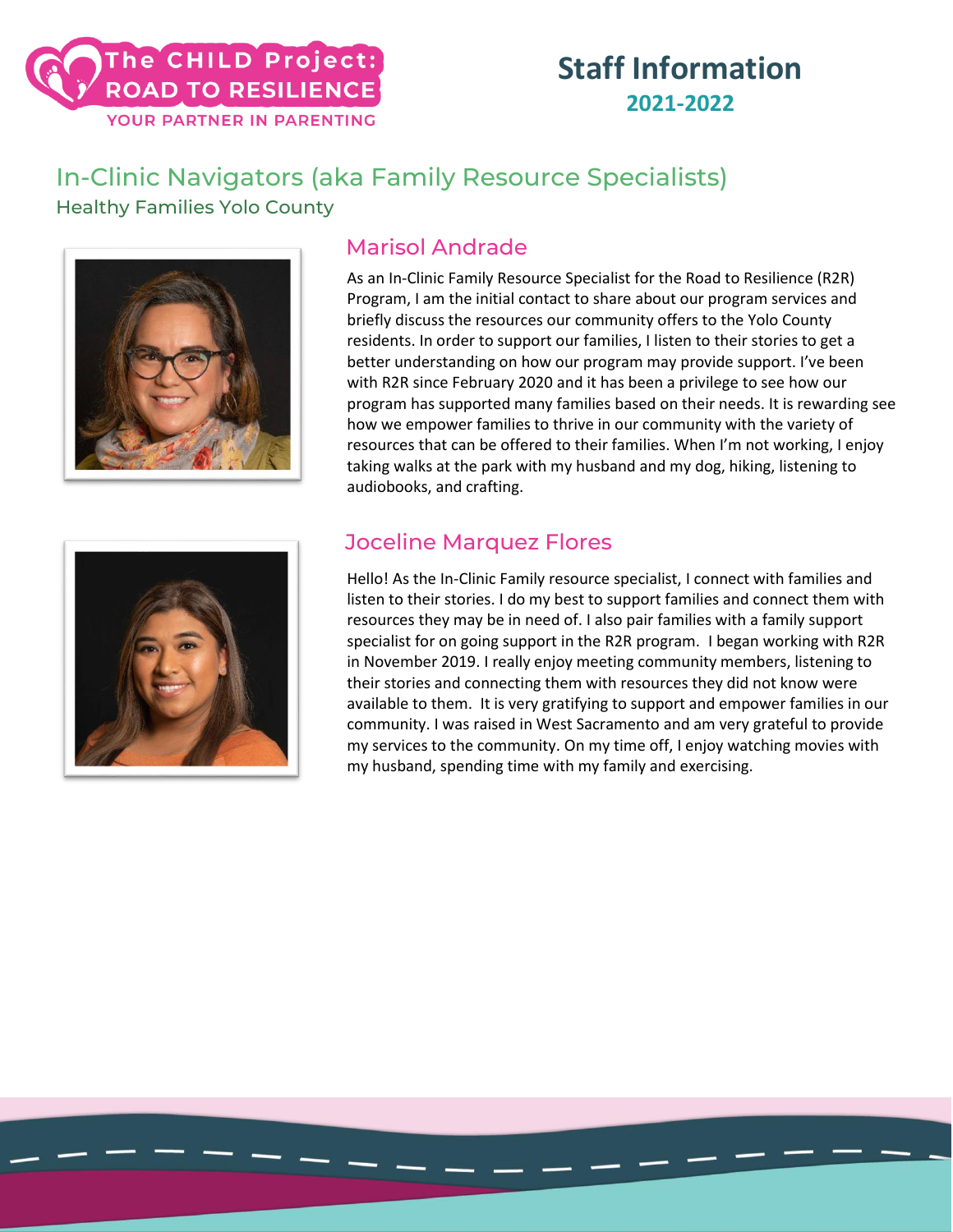

### Home Visitors (aka Family Support Specialists)

Healthy Families Yolo County



### Dolly Antayhua-Heller

Information Pending



## Picture Pending

#### Laura Cacho

I have been a Family Support Specialist/Home Visitor with R2R for three years, starting with the CHILD pilot project in Davis. Using a trauma informed approach, I offer education about child development and positive parent interactions between mothers and babies. I also discuss safety for the baby and the family. Based on the family strengths, I connect the family with other community resources. I bring resources to the family as they need such as food baskets, diapers, childproof supplies, clothes and blankets. I share information with the mothers about community events, so that they can go to and have fun. The best part of the job is to see the baby growing and thriving in a healthy environment. In my time off, I enjoy reading, spending time with my family, taking walks with my dog, and connecting with friends.

#### Yesenia Cortez

As a Family Support Specialist, I meet with parents and expectant mothers to help them achieve family goals. I help families address and overcome barriers, ensure children are meeting developmental milestones, and help create support systems for families to lean back on. I started working with R2R in July 2021 and I am excited to continue to help parents build strong foundations for their families. My favorite part of working with R2R so far is getting to know parents and learning about their unique relationships with their children. Outside of work, I like to spend time with family and friends, watch movies, and explore nature.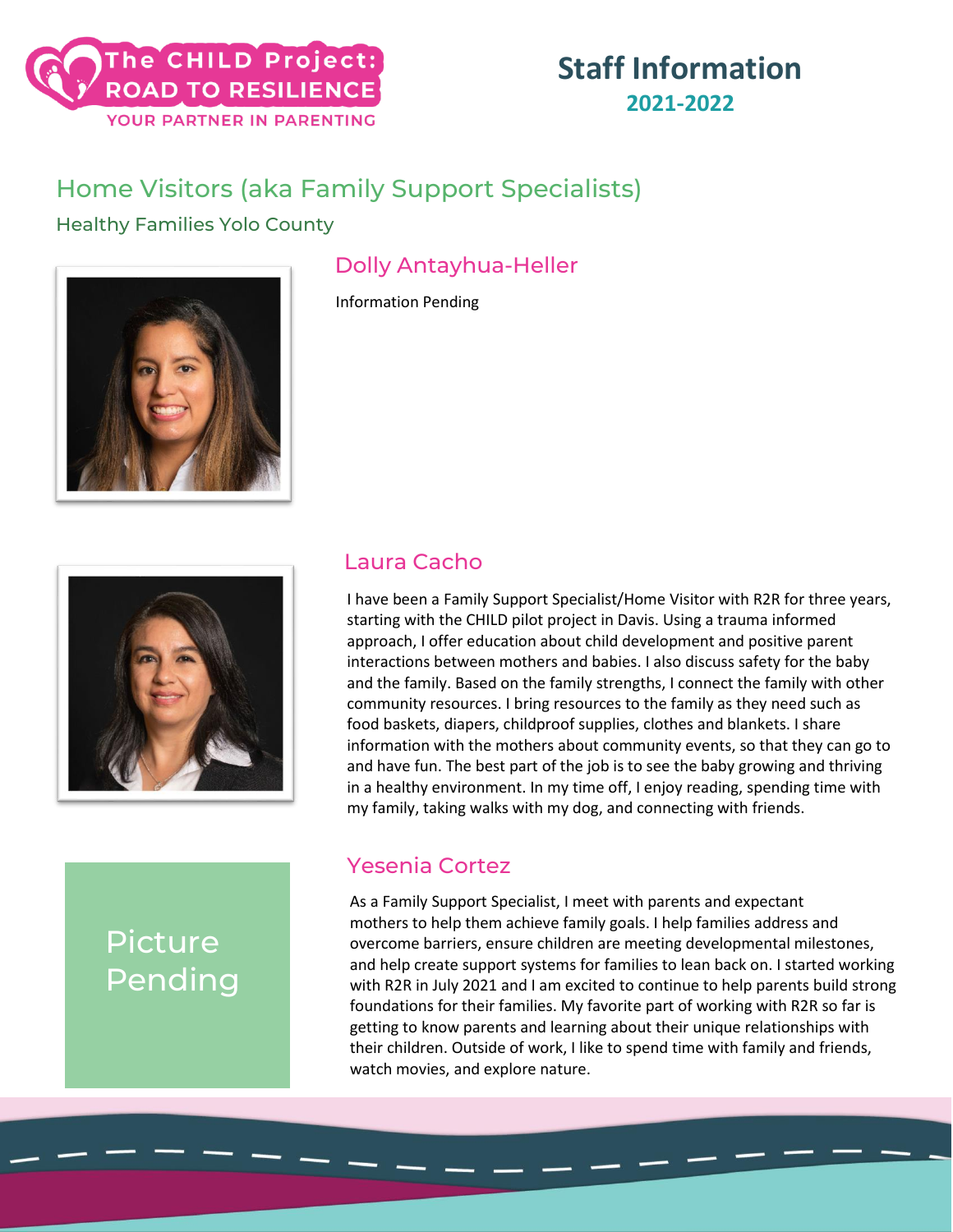### Home Visitors (aka Behavioral Health Navigators)

CommuniCare Behavioral Health

#### Samantha Mero

I serve the R2R program as a BH Navigator, which means I get to work directly with parents involved in our program. I provide therapy, case management, parenting education, information on child development, and referrals to community resources. I have worked in this program since its beginning stages, and I am grateful to be in a position where I can help families reach their goals.

# Picture Pending

Picture

Pending

#### Rebecca Trujillo

I have been a BH Navigator for R2R since early 2021. What I enjoy most about R2R are my clients. My clients are pregnant and or have very young children. I feel passionate about working with this vulnerable population. My clients and I work on goals they would like to achieve, we problem solve, and I offer resources as well as parenting education, child development information and support, and therapy. When I am not working, I love spending time with my husband, 2 dogs and grandson. We take trips to the beach, enjoy glamping and long walks, but we also like relaxing at home and cooking traditional Mexican dishes.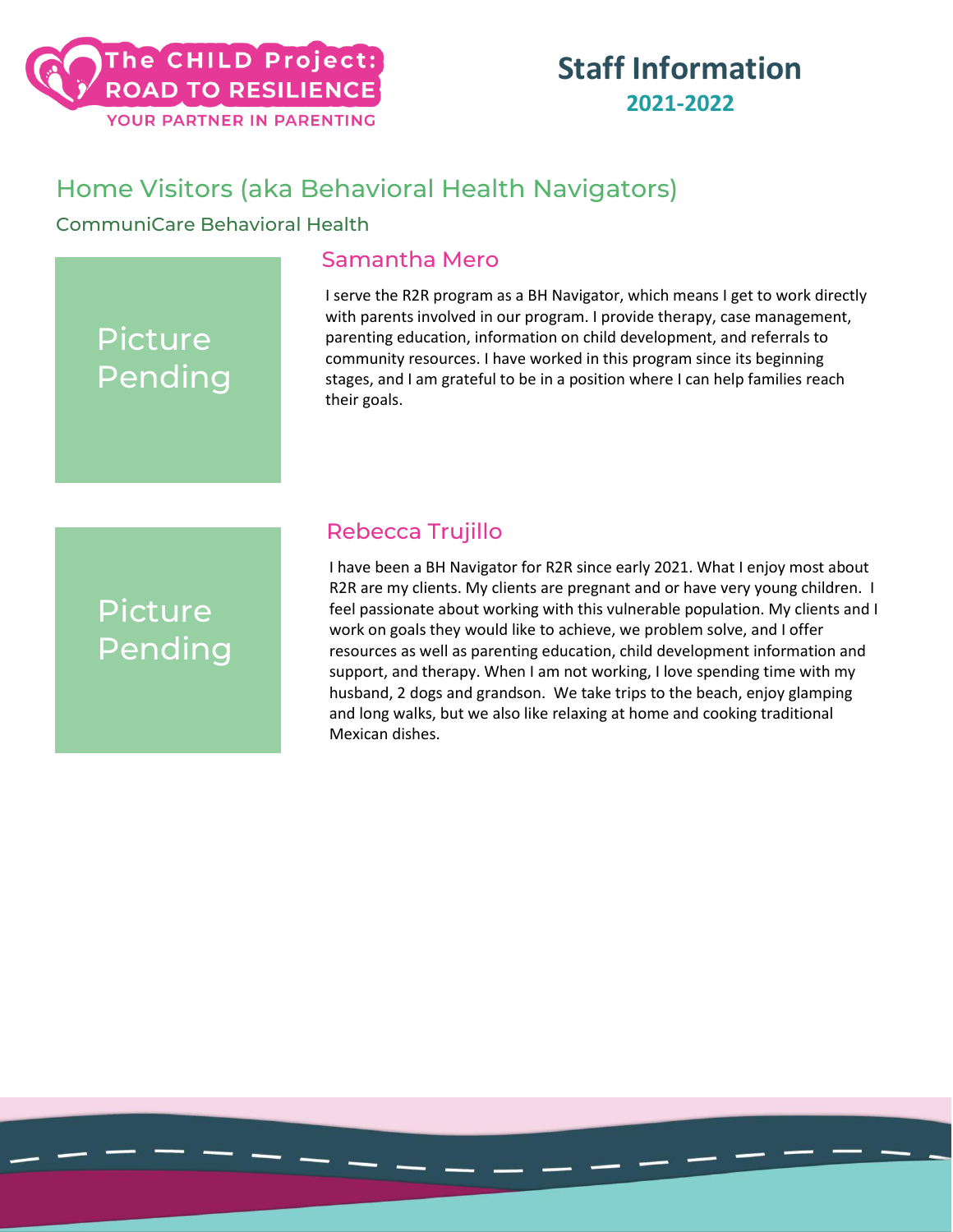### Perinatal Support Specialist

CommuniCare Perinatal

# Picture Pending

### Megan Collington

As the Perinatal Support Specialist, I am usually one of the first people to reach out to parents and get them connected to R2R. I work closely with the BH Navigators to provide families with support such as connecting them to resources and supplies that they need. I also provide developmental screenings and child development information to families. I have been working with R2R since summer 2020, and my favorite part of working with R2R is connecting with parents and reminding them that they are not alone and can count on support from our team. I also love hearing from parents about all the ways their babies are growing and developing! When I'm not working, I am working on graduate school work, cooking, or traveling.

### Healthy Families Yolo County Supervisor



#### Jessica Gwerder-Lucero

As the R2R home visiting program supervisor for Healthy Families Yolo County, I oversee the family support specialists who work directly with the participants. This includes guiding and supporting the family support specialists to best assist the participants in ways to ensure the participants' needs are being met. I've been with R2R since the very beginning.. My favorite part of working with R2R, is being that support system for the family support specialist and for them to be able to turn around and then be the best support system they can be to the participants. When I am not working you can find me playing dinosaurs or baseball with my three-year-old son.

### Healthy Families Yolo County Program Manager



#### Lana Casper

I'm the Program Manager and Clinical Supervisor of Healthy Families Yolo County. I helped develop the CHILD Project pilot program back in 2018 and was part of the team that developed the expansion of that project into R2R. It has been so amazing to help R2R grow and see it change over the years from an idea to a dedicated team of professionals and support specialists who've helped hundreds of parents in Yolo County. As a working mother of twins, I know personally how challenging and overwhelming it can be to raise children. I'm proud that R2R can be there to offer education about child development, help problem solve, connect to needed resources, and be a caring listener to help reduce stressors that parents in Yolo County face.